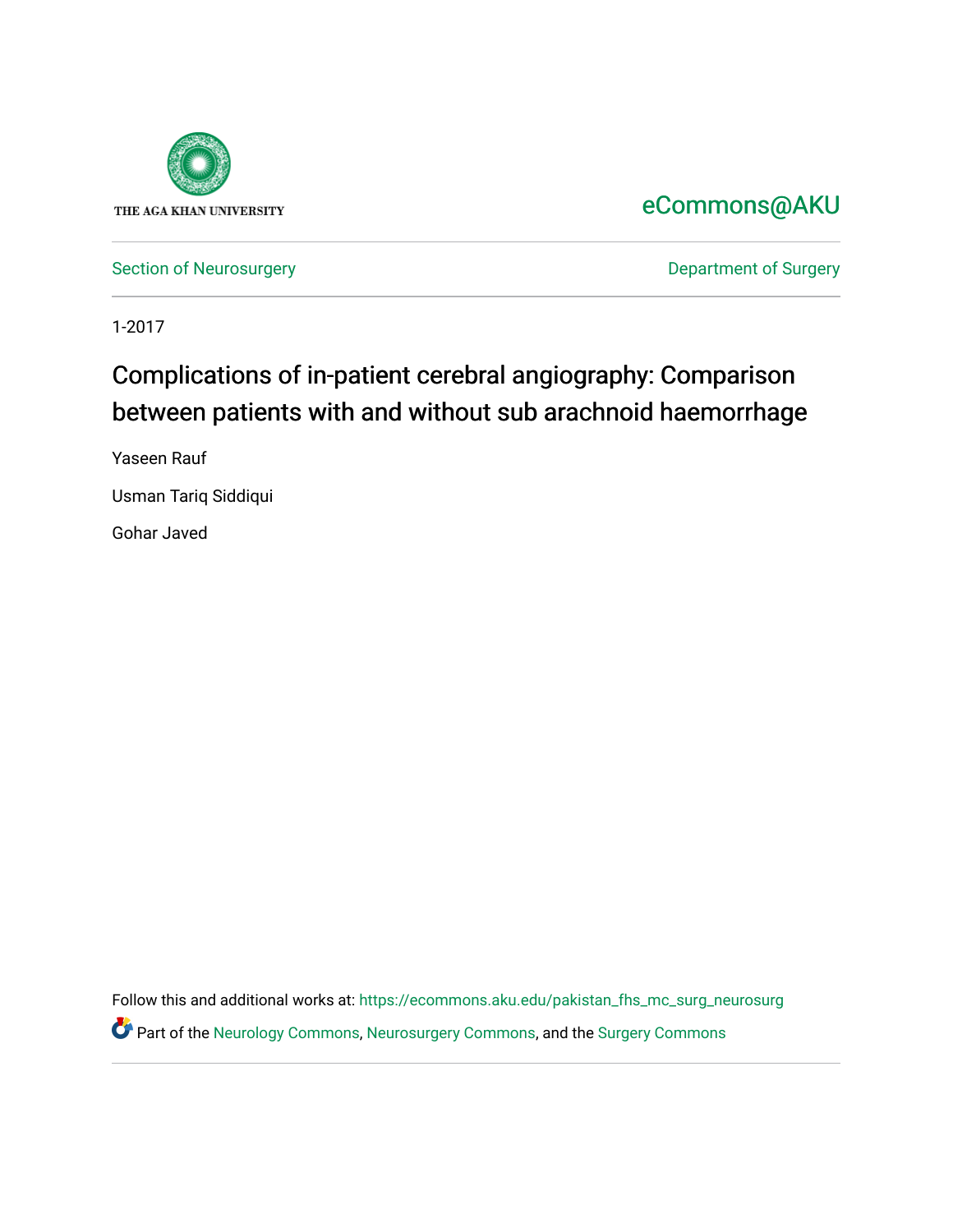ORIGINAL ARTICLE

# **Complications of in-patient Cerebral Angiography: Comparison between patients with and without sub arachnoid haemorrhage**

Yaseen Rauf, Usman Tariq Siddiqui, Gohar Javed

#### **Abstract**

**Objective:** To compare complications of cerebral angiography among patients with and without subarachnoid haemorrhage.

**Methods:** This retrospective study was conducted at the Aga Khan University Hospital, Karachi, and comprised records of patients undergoing inpatient therapeutic and diagnostic cerebral angiographies from 2001 to 2010. The patients were divided into subarachnoid and non-subarachnoid haemorrhage groups. During the study period no modifications were made to the operational protocol and all patients were subjected to the same procedure and prophylactic care.

**Results:** Of the 93 patients, 42(45.2%) were women and 51(54.8%) were men. The overall mean age was 45.27±16.15 years (range: 4-80 years). The comparison between the two groups regarding new onset of neurological deficit was statistically significant (p=0.001). However, the same comparison regarding drop in Glasgow Coma Scale was statistically not significant (p=0.073).

**Conclusion:** The rate of neurological complications was higher in patients with subarachnoid haemorrhage. **Keywords:** Cerebral angiography, Sub-arachnoid haemorrhage, Non-subarachnoid haemorrhage. (JPMA 67: 97; 2017)

#### **Introduction**

Despite the availability of non-invasive vascular imaging techniques, including computed tomography angiography (CTA) and magnetic resonance angiography (MRA), invasive catheter-based angiography remains the gold standard of imaging the cerebrovascular system, 1 especially in cases where aneurysms are suspected. <sup>2</sup> The major advantages of conventional catheter-based angiography include the ability to differentiate between critical stenosis and complete occlusion and identify plaque characteristics, such as ulceration and calcification, along with the fact that selective and superselective angiographies can be performed to view collateral vessels in a circuit and appropriate interventional steps can be carried out in the same procedure. 1

In recent years interventional cerebral procedures have received a lot of encouragement, especially after the international subarachnoid aneurysm trial reported that endovascular management of acutely ruptured aneurysms may be superior to surgery. <sup>3</sup> The trial reported a variable overall complication rate ranging between 0.6 and 10% in patients with cerebrovascular disease undergoing angiographies.

Section of Neurosurgery, Department of Surgery, Aga Khan University Hospital, Karachi, Pakistan.

**Correspondence:** Gohar Javed.Email:gohar.javed@aku.edu

The complications of the procedure are well documented. However, studies, comparing the complication rate between patients who underwent angiography for subarachnoid haemorrhage (SAH) and the patients who underwent angiography for indications other than SAH are lacking. The current study was planned to compare complications of cerebral angiography among patients with and without SAH.

### **Patients and Methods**

This retrospective study was carried out at the Aga Khan University Hospital (AKUH), Karachi, and comprised record of patients having undergone in-patient cerebral angiographies from 2001 to 2010. Operational protocol was kept the same for all patients and they were subjected to the same procedure and prophylactic care.

The participants were divided into SAH and nonsubarachnoid haemorrhage (NSAH) groups. All case notes and records were reviewed and the data was recorded in a predesigned data collection form. In addition to the demographic data, co-morbidities and complications of the procedure were recorded.

Cerebral angiography was performed under local and general anaesthesia as per procedure and patient cooperation. The femoral artery was accessed using 6 or 7 Fr sheath, while a 5 Fr microcatheter was used for superselective catheterisation. A guiding catheter was positioned upstream in the appropriate feeding vessel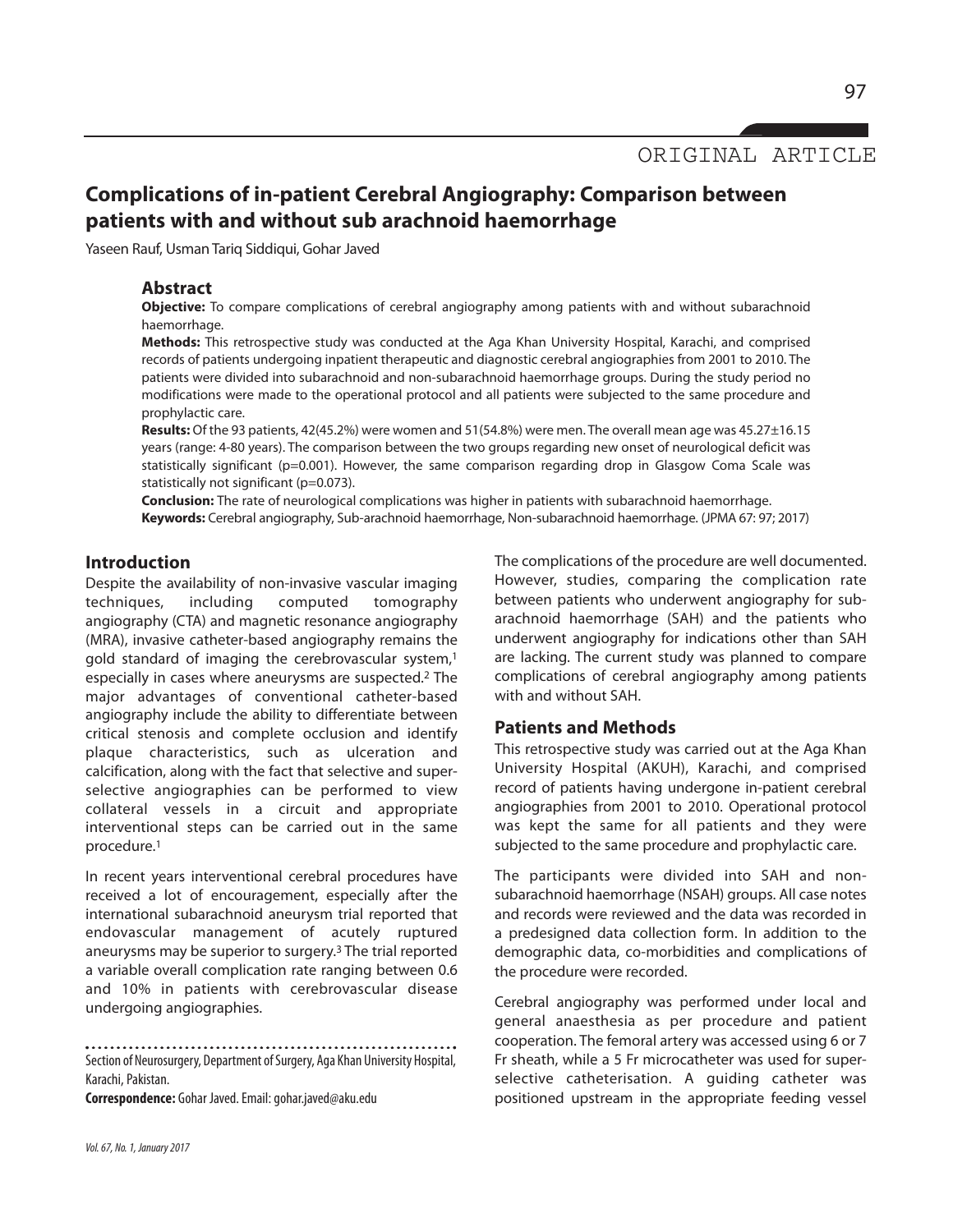and initial angiographic runs were performed. Aminosalicylic acid (ASA) alone or in combination with clopidogrel was prophylactically administered preoperatively to all patients with un-ruptured endovascular aneurysms and at the end of the case for those who had suffered SAH.

Mean and standard deviation (SD) for continuous variables were computed and Student's t-test was used to confirm significance of the results. Proportion and percentages were computed for categorical variables and chi-square test of significance was applied. P<0.05 was considered statistically significant.

## **Results**

Of the 93 patients, 42(45.2%) were women and 51(54.8%) were men. The overall mean age was 45.27±16.15 years (range: 4-80 years). The SAH group consisted of 43(46.24%) patients; 25(58.1%) females and 18(41.9%) males with a mean age of 47.12±11 years, while the NSAH group had 50(53.76%) patients; 24(48%) females and 26(52%) males with a mean age of 43.68±19 years. In the SAH group, 23(53.5%) cases were diagnostic and 20(46.5%) were therapeutic procedures while in the NSAH group 22(44.0%) were diagnostic and 28(56.0%) were therapeutic. Both groups were demographically matched and statistically comparable. Co-morbidities including diabetes, ischaemic heart disease (IHD) and stroke were also equally distributed among both groups; however, 23(53.48%) patients in the SAH group were hypertensive when compared to 16(32%) in the NSAH group ( $p=0.03$ ).

Complications were then grouped into neurological and non-neurological complications. Neurological complications included drop in Glasgow Coma Scale

**Table:** Summary of complications.

(GCS) and post-procedure neurological deficit. The findings showed that 7(19.4%) patients in the SAH group developed transient neurological deficits after the procedure compared to 2(4%) in the NSAH group (p=0.073). Post-procedure drop in GCS was seen in 13(30.23%) patients in the SAH group compared to 1(2%) patient in the NSAH group (p<0.001).

Moreover, 4(4.3%) patients developed non-neurological complications - 3(6.98%) in the SAH group and 1(2%) in the NSAH group. (p=0.4) (Table).

### **Discussion**

Cerebral angiography, the brainchild of Egas Moniz, was first described in the year 1927 as a series of 6 patients, <sup>4</sup> of which 2 developed Horner's syndrome, 1 developed transient aphasia and 1 died of thromboembolism. <sup>5</sup> The complications were attributed to a lack of pre-procedure evaluation and toxicity of contrast material used. 5 However this was the infancy, from which cerebral angiography grew to become the gold standard of neurovascular imaging. In a series of 7,165 angiographic studies, the rate of complications was reported to be 6.43 per cent. When complications in patients with previous subarachnoid haemorrhage were compared to those in patients with no known haemorrhage, the rate of complications in the presence of haemorrhage was to be 7.6% against 5.9% in its absence. 6

Parallel to the evolution of catheter-based angiography, CTA and MRA were also introduced as true non-invasive procedures. However, due to the accuracy and breadth of diagnostic information offered, the former retained its position as the gold standard. Kaufmann et al, when commenting on the future of catheter-based

|                                   | Total $(n=93)$ |                          | $SAH(n=43)$    |                          | $NSAH(n=50)$             |                          | P-Value |
|-----------------------------------|----------------|--------------------------|----------------|--------------------------|--------------------------|--------------------------|---------|
|                                   | n              | %                        | n              | %                        | n                        | $\%$                     |         |
| <b>Demographics</b>               |                |                          |                |                          |                          |                          |         |
| Male                              | 51             | 54.84                    | 25             | 58.14                    | 26                       | 52.00                    |         |
| Female                            | 42             | 45.16                    | 18             | 41.86                    | 24                       | 48.00                    |         |
| Age                               | 45.38          | $\overline{\phantom{a}}$ | $47 + 11$      | $\overline{\phantom{a}}$ | $44 + 19$                | $\overline{\phantom{a}}$ |         |
| <b>Neurological Complications</b> |                |                          |                |                          |                          |                          |         |
| Drop in GCS                       | 14             | 15.05                    | 13             | 30.23                    |                          | 2.00                     | 0.073   |
| <b>Neurological Deficits</b>      | q              | 9.68                     |                | 16.28                    |                          | 4.00                     | < 0.001 |
| Non Neurological Complications    |                | 4.31                     |                | 6.92                     |                          | 2.00                     | 0.4     |
| <b>Death</b>                      |                | 1.08                     |                | 2.33                     | $\overline{\phantom{a}}$ | $\overline{\phantom{0}}$ |         |
| Aneurysm Rupture                  |                | 2.15                     |                | 4.65                     |                          | ٠                        |         |
| <b>Failed Embolisation</b>        |                | 1.08                     | $\blacksquare$ | $\overline{\phantom{a}}$ |                          | 2.00                     |         |

SAH: Subarachnoid haemorrhage

NSAH: Non-subarachnoid haemorrhage

GCS: Glasgow Coma Scale.